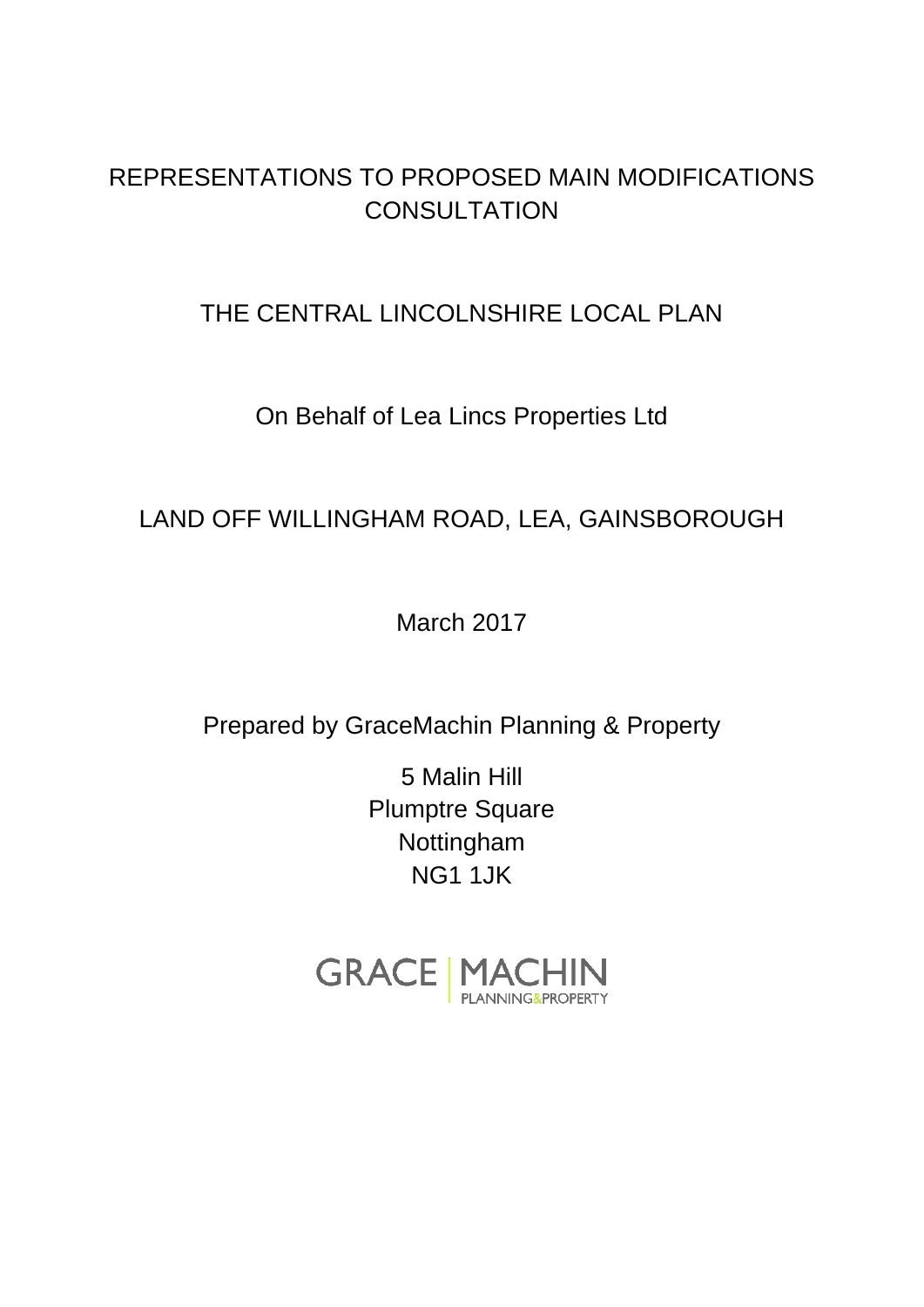### **Introduction**

These representations are made on the Schedule of Proposed Main Modifications to the draft Central Lincolnshire Local Plan, which were published for consultation on 23 January 2017. These are made on behalf of Lea Lincs Properties Ltd, who have land interests west of Willingham Road immediately to the south of Lea. This land is currently subject to an extant planning application (West Lindsey reference 135491, part of CL1324) and appeal against refusal of an earlier planning application (Planning Inspectorate reference APP/N2535/W/16/3147441).

### **Policy LP2: The Spatial Strategy and Settlement Hierarchy**

We note the changes made to this policy to state that, in relation to medium villages, *"no sites are allocated in this plan for development, except for Hemswell Cliff and Lea"* (MM/2). We can support this, subject to the amendments recommended below. If these recommendations are not accepted, we object to the allocation in Lea for the reasons set out below.

#### **Policy LP4: Growth in Villages**

We object to the rewording in Paragraph 3.4.7(MM/6), specifically where it states:

*"For Lea, the approach in paragraphs 3.4.3-3.4.4 remains applicable except that, unlike other villages in levels 5 and 6 of the settlement hierarchy, an allocation has been included in this Local Plan for Lea. The reason for this is that whilst Lea is a settlement in its own right, it is physically connected to the urban area of Gainsborough, and the same is the case for Morton. As such, Lea and Morton were considered for allocations to help meet Gainsborough's growth needs. No sites have been allocated in Morton, but one site has been allocated in Lea (see policy LP50, site CL3044). This site in Lea counts towards the 15% level of growth for Lea set out in LP4."*

Policy LP4 identifies 10% growth as standard across the 'Medium Villages', which are defined in Policy LP2. Burton Waters, Burton, Canwick, Corringham, Cranwell, East Stockwith, Ewerby, Greylees, Hemswell Cliff, Kirkby La Thorpe, Knaith Park, Lea, Leasingham, Morton, North Greetwell, North Rauceby, Riseholme, Scredington, Silk Willoughby and South Rauceby all have their level of growth increased to 15% by virtue of their proximity to Lincoln, Sleaford or Gainsborough (LSG). The reasoning is that the location of these villages close to large towns make them more sustainable locations for development than more isolated settlements. This is an approach that we can accept, although the justification for a blanket 15% is unclear when each settlement will have different needs and constraints.

What is of concern however is that only two of the 20 Medium Villages above has been identified as needing an allocation – Lea and Hemswell Cliff. Hemswell Cliff has a draft allocation as a result of an extant permission that has yet to be built out. This leaves only Lea, which does not have any extant permissions of a scale to merit allocation. It is therefore unclear why an allocation is being proposed in Lea. This peculiarity of the draft Local Plan was raised by the Inspector and the revised text in Paragraph 3.4.7 in no way explains the CLJSPC's reasoning any more than the previous text. Since the number of dwellings proposed in the Lea allocation will only contribute to the 15% growth, it will not help meet Gainsborough's growth needs any more than the other 19 Medium Villages. Against this reasoning there is still no need to identify an allocation in Lea.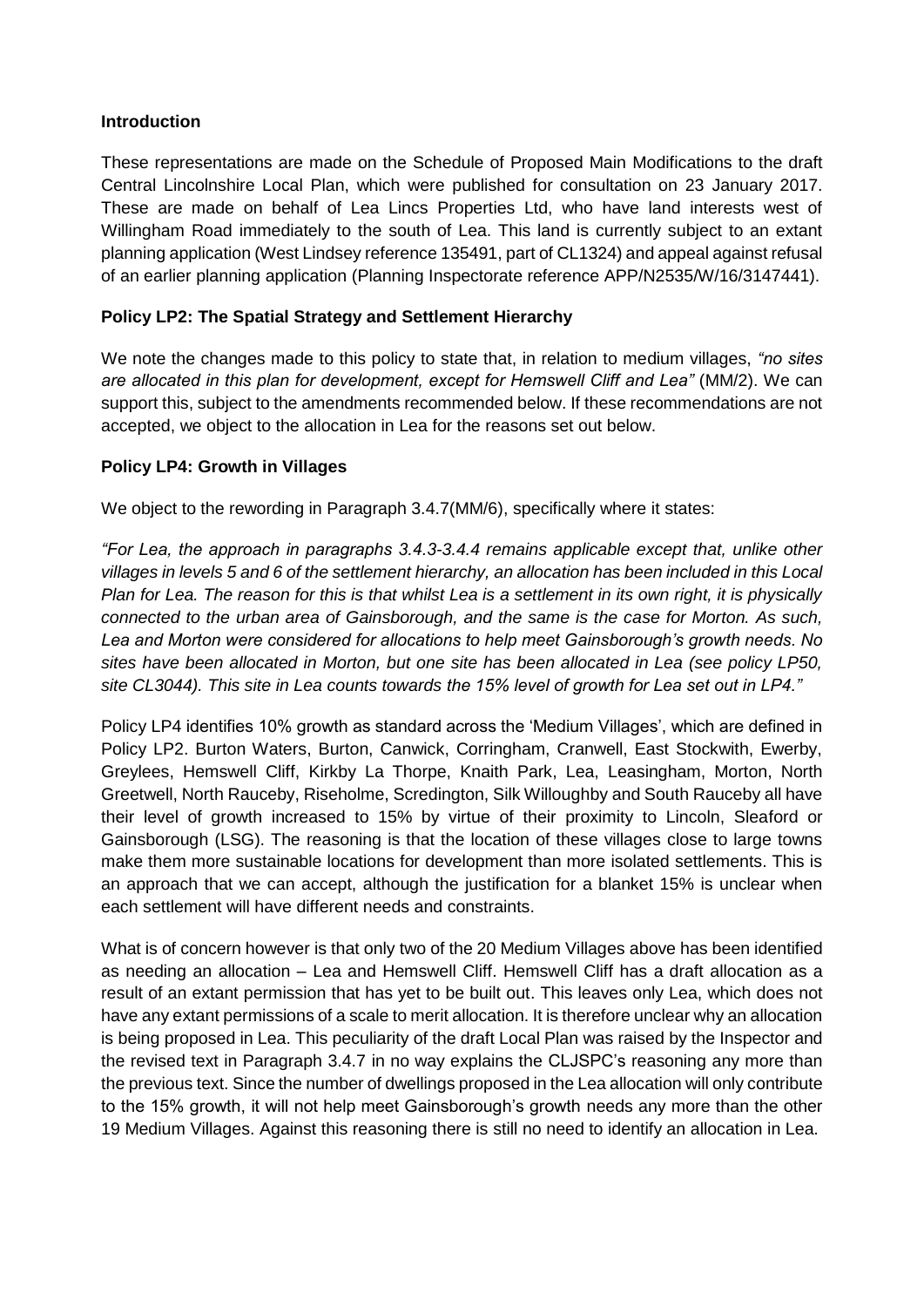CLJSPC has correctly identified in the revised text that Lea is physically connected to Gainsborough. It also benefits from a nearby train station and several strategic bus routes on the A156 that provide good public transport access to Gainsborough and Lincoln. None of the other 19 Medium Villages have such a close connection to one of the key settlements and such good public transport links to another. It is therefore reasonable for CLJSPC to treat Lea differently but this must be in the form of additional housing growth over and above the 'standard' uplift of 15%.

We would suggest that the growth of 15% is retained to reflect the local growth needs of Lea, and a further 20% growth (95 dwellings) is identified to accommodate some of Gainsborough's growth needs. This would result in a total growth of 35%, or 166 dwellings. This is still lower than the level of anticipated growth in Greylees (48%, 282 dwellings) and Hemswell Cliff (60%, 188 dwellings).

Although Greylees is situated close to Rauceby Railway Station, this only has three daily services in both directions to Skegness and Nottingham. By contrast, the Gainsborough Lea Road Railway Station is served by hourly services in both directions to Lincoln and Sheffield. Hemswell Cliff is located approximately 10km from the nearest train station (Kirton in Lindsey). Lea is clearly the best located to support growth in the LSG settlements and should therefore be allocated a commensurate level of growth.

Note that the 20% further growth proposed above is purely indicative but would seem to be a reasonable contribution towards Gainsborough's housing needs. If no further growth is accepted then there is no justification for an allocation in Lea, any more than in the other 19 Medium Villages identified above (excluding Hemswell Cliff for the reasons above). On this basis, the allocation should be deleted from the draft Local Plan. We however feel that Lea can support further growth by virtue of its connection to Gainsborough and good public transport connections. The question then is whether the current proposed site allocation is the most appropriate option.

#### **Proposed Site Allocation CL3044, Land South of Willingham Road, Lea**

With the considerations above it is necessary to revisit the draft allocation on Land South of Willingham Road, and consider whether it would actually constitute a sustainable pattern of development as suggested by CLJSPC.

Over page is an extract of the 1937 OS 1:25,000 Map. In blue is the probable boundary of the Lea Hall historic parklands. It is likely that larger tracts of surrounding land were also in the same ownership but for the purposes of this exercise it is only necessary to consider what likely constituted the parkland, and therefore the setting of the Hall. The Hall itself was substantially demolished in 1979 following its purchase by the Parish Council. The remaining elements are used as the local community hall.

Also shown on the map is the approximate boundary of the proposed site allocation (orange) and the outline of the extant planning application to the east of Willingham Road (red). This clearly shows that the entirety of the proposed site allocation is located within the boundaries of the parkland while the extant planning application only partially covers the parkland. In the simplest of terms therefore, the proposed site allocation has the greatest impact on this historical asset. However, it is worth considering two other aspects; the relative importance of the sites to the historical asset, and to what degree the sites retain the historic parkland character.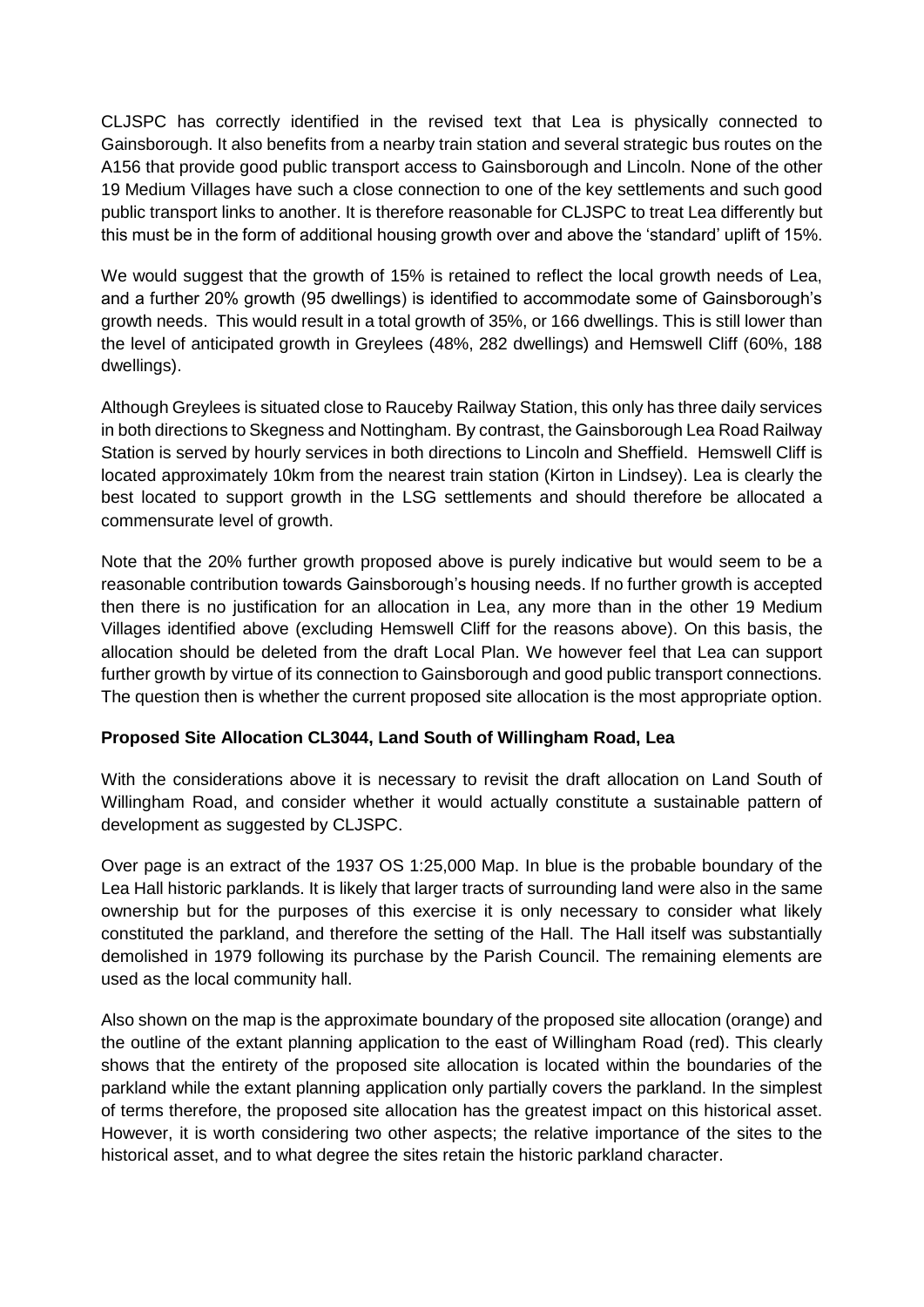In terms of the historic importance, it is clear that there was an important link between the Hall and St Helens Church, which itself is a Grade I Listed Building. The map shows a track linking the two features, which is anticipated to fall just outside the boundary of the proposed site allocation. This track is still in existence as shown on photograph 1. The proposed site allocation will clearly impede on this feature, even if the trees lining the track are retained. It is understood that none of these are currently subject to Tree Preservation Orders; however, this is likely to be less a reflection of their qualification and more to do with the perceived risk of harm at the current time. The TPOs within the boundary of the extant planning application were made within days of the first pre-application discussions with the planning department. Many of the trees in private ownership to the northwest of the track are subject to TPOs, as is the copse on the entrance to the track from Willingham Road. By contrast, the area covered by the extant planning application is somewhat peripheral to the Hall and the remainder of the historic parkland.

Extract of the 1937 OS 1:25,000 Map of Lea



Photograph 1: The Proposed Site Allocation and the track between Lea Hall and St Helens **Church**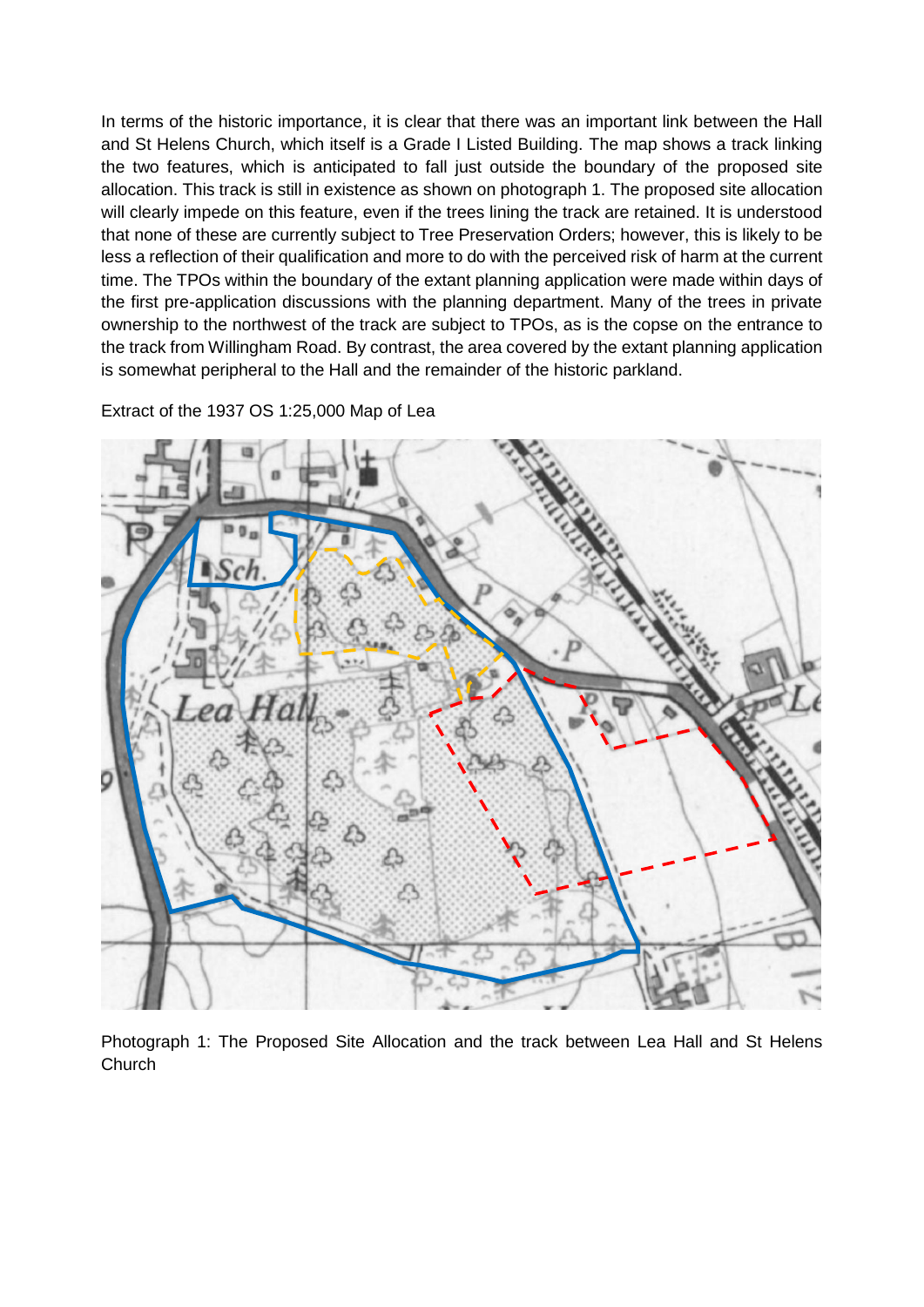

In terms, of their current character, it is clear from Photograph 1 that despite the probable loss of some trees in the interior, the proposed site allocation has retained much of its historic features of rough pasture used for grazing sheep. This is supported further by photograph 2 below, which shows that the proposed site allocation still has much of the character of a historic parkland.

There are also a range of crop marks that can be seen on photograph 1. Some might be modern, enclosures for sheep etc., but many are likely to be the locations of tree pits and other parkland features that will contribute to the historic value of the asset.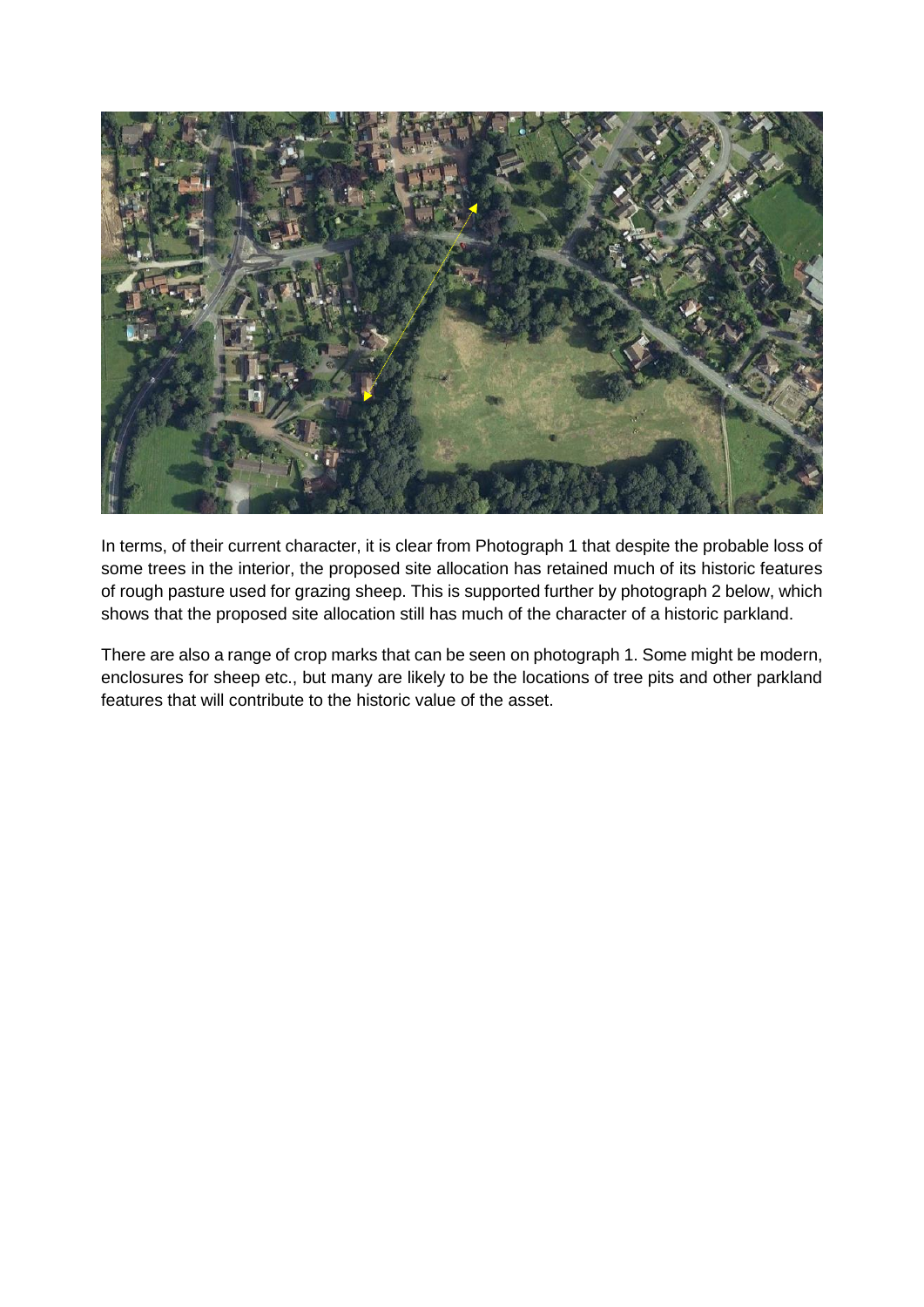Photograph 2: The Proposed Site Allocation from Willingham Road



By comparison, the area covered by the extant planning application has been in intensive agricultural use since it was sold by the Parish Council for that purpose in the 1970s, as shown in photographs 3 and 4. The only features that remain of the historic parkland are the copse on the northern boundary with Willingham Road and a single veteran tree located in the middle of the western field. As indicated above, both are subject to TPOs, and both have been accommodated within the masterplan that accompanies the extant planning application. The extant planning application site can be considered to have little or no historical value, which is supported by the archaeological assessments undertaken to date, which have nothing of significance on the site.

The difference in character between the two sites is also likely to influence their relative ecological value. The extant planning application site, comprising intensively managed arable fields, has limited ecological value, as evidenced by the comprehensive surveys supporting the application. By contrast, little is known about the ecological value of the propose site allocation. However, since has been left as pasture, it is highly likely to have considerably more ecological value than the extant planning application site.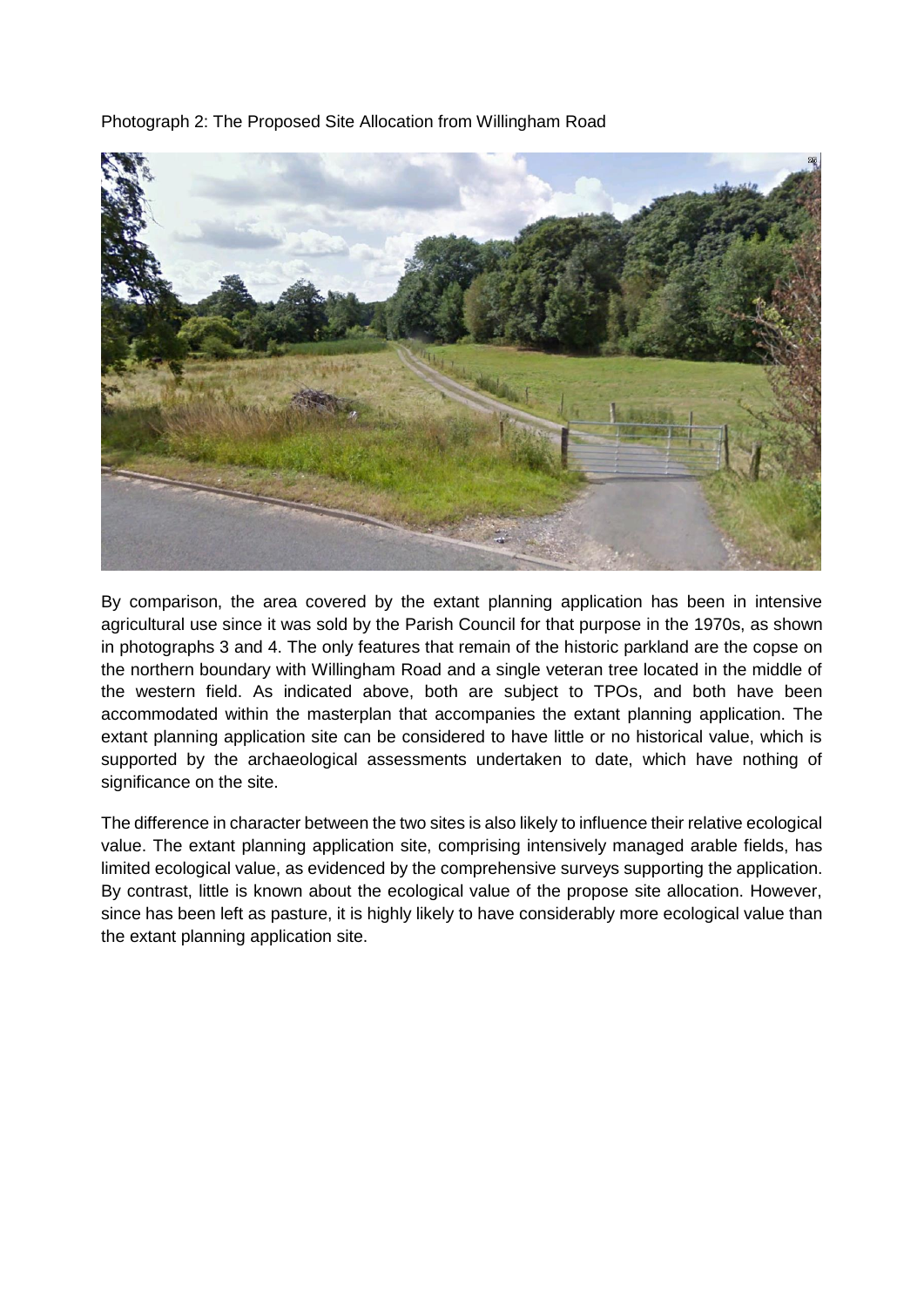Photograph 3: The Extant Planning Application Site



Photograph 4: The Extant Planning Application Site

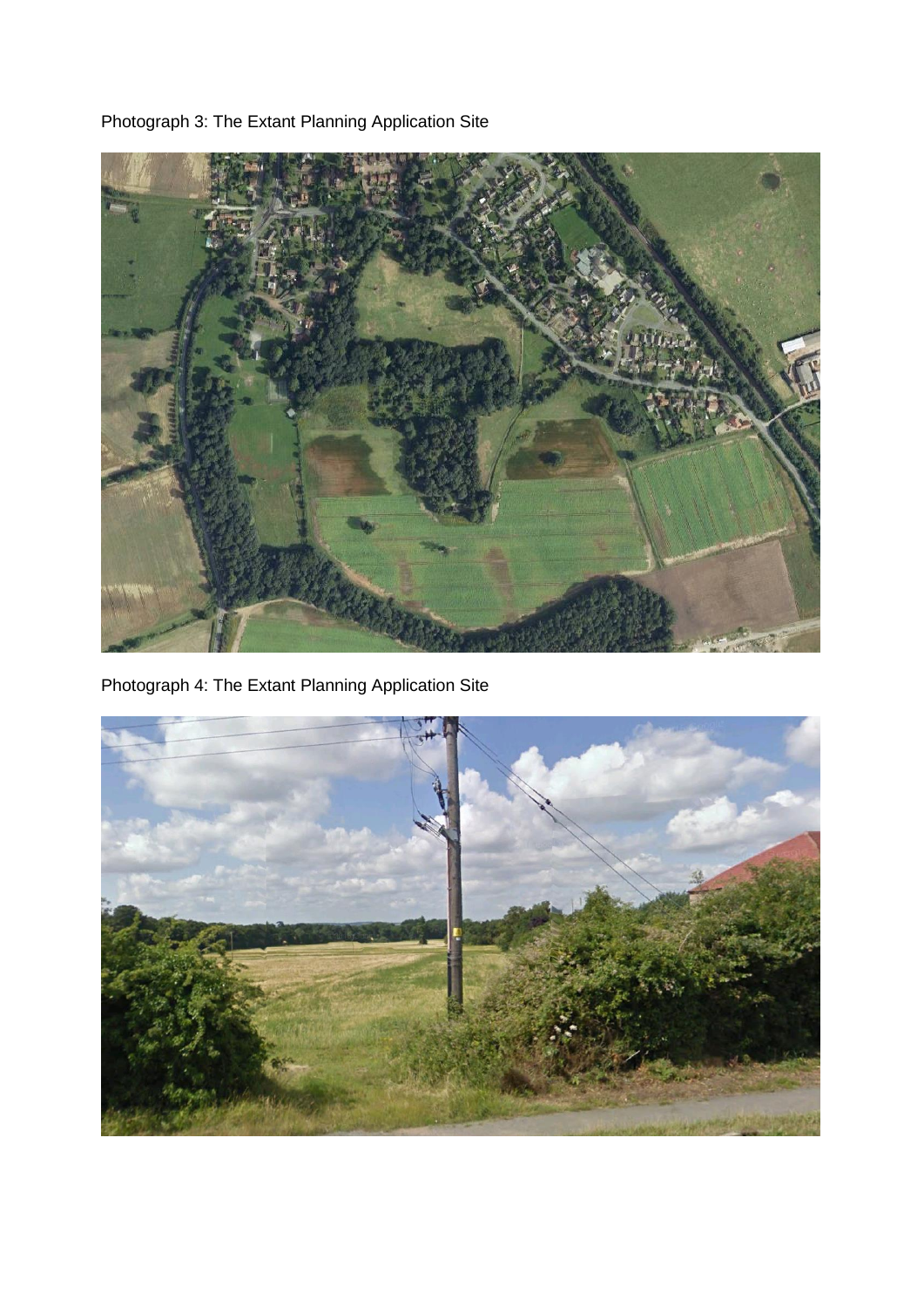It is also worth noting that the proposed site allocation has only very limited frontage onto Willingham Road. Presumably the site access would make use of the existing access shown in photograph 2 since the track will be required to continue to serve the Keeper's Cottage on the southern side of the site. The existing access is located almost directly opposite Stainton Close, which will result in a far from ideal junction arrangement. This section of Willingham Road is used for parking by parents dropping off and picking up children from school. An access in this location would necessitate double yellow lines to prevent parking from blocking visibility. Furthermore, it is highly likely that the hedges either side of the access will be lost to create visibility splays and public footpaths.

This hedge is substantial and appears quite diverse. It is also possible that some individual trees and shrubs are veterans associated with the original parkland boundary. The combination of historical, cultural and ecological value makes it highly likely that it would constitute an 'Important Hedgerow' for the purposes of the Hedgerow Regulations 1997 and would therefore be worthy of retention and protection. By contrast, the hedgerow along Willingham Road adjacent to the extant planning application site is only recently planted and has no historical, cultural or ecological value.

Finally, the extant planning application site has no outstanding technical objections having submitted a suite of studies covering flood risk, transport, ecology, etc. No such evidence is available for the proposed site allocation leaving its degree of impact on the local community an unknown quantity.

Considering the total of these concerns, it is unlikely that the proposed site allocation could support the required 68 dwellings. At 3.04ha, this equates to a gross density of approximately 22 dwellings per hectare. However, the wide variety of constraints will impede on this:

- There will be a need to form the access, create visibility splays and provide a replacement hedgerow of commensurate scale.
- There will be a need to avoid impacting the root zones of all veteran and TPO trees, which will likely make it necessary to limit development near the boundary of the site. Given the odd shape of the site, this could well prevent all development in certain areas and would certainly reduce the developable site area by as much as a third.
- There will be a need to provide sufficient surface water drainage infrastructure. Unlike the extant planning application site which can discharge surface water to the south, the proposed site allocation will need to make use of the existing drainage infrastructure along Willingham Road. The local community have made clear their strong concerns about surface water flooding in the village and it seems likely that there will be insufficient capacity for this additional development. The solution is likely to be a combination of substantial onsite retention in the form of a balancing pond, and an expensive upgrade of the off-site infrastructure. The balancing pond will reduce the developable area further while the off-site works will limit the viability of the scheme.
- There will be a need to maintain access to Keeper's Cottage to the south, which will effectively divorce the eastern part of the site from the rest. While some housing could be located here, the access road will reduce the efficiency to which the site can be utilised.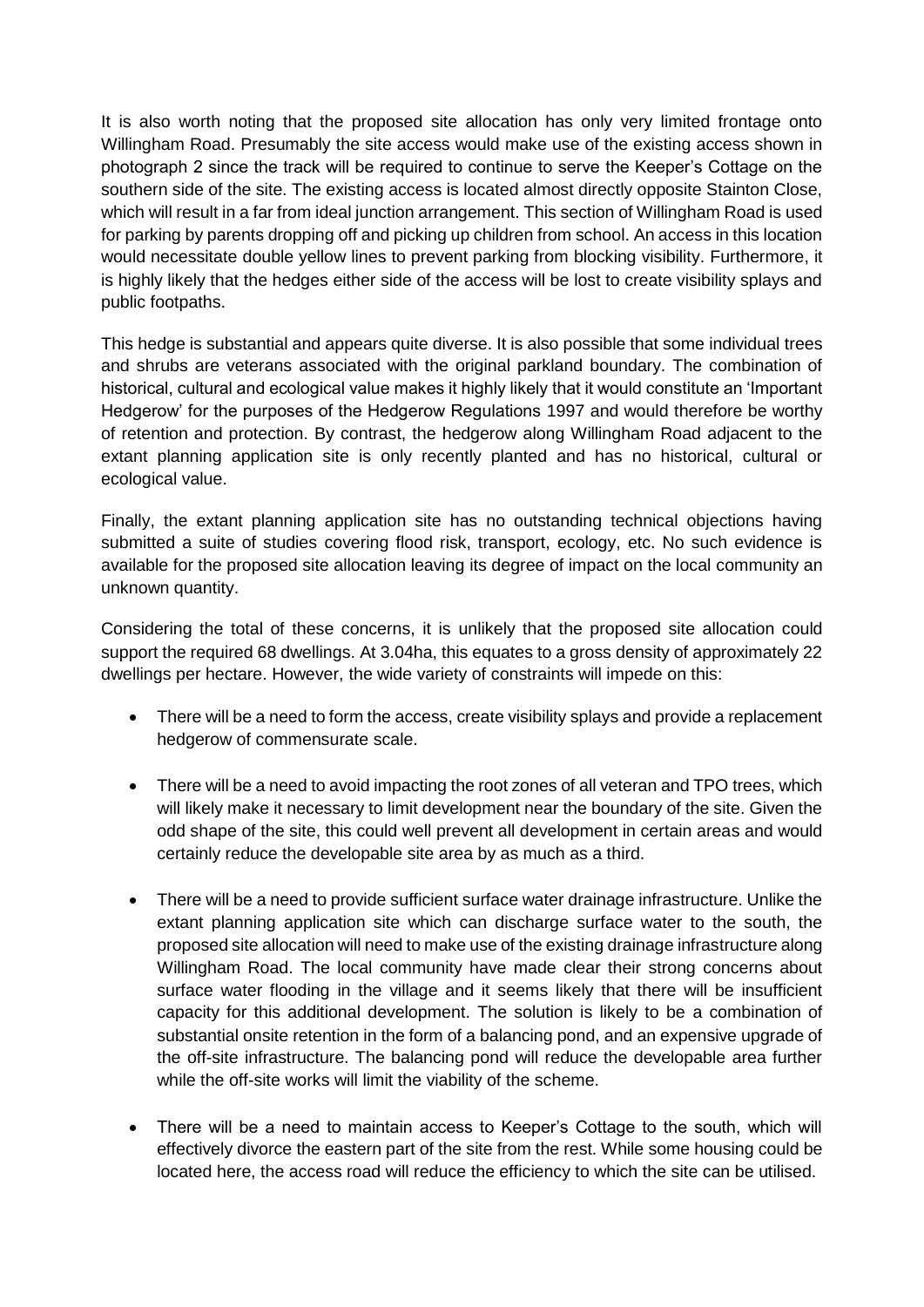Taking into account all these issues it seems likely that the developable area is likely to be around 1.5-2.0ha. Assuming a density of 30dph, which is high for a village setting, this would suggest a capacity of 45-60 dwellings, below the requirement. On this basis, it seems highly unlikely that the proposed site allocation can achieve the 68 dwellings needed, let alone any further development that Lea might be required to accommodate. It is clear therefore that the proposed site allocation should be deleted and replaced by the extant planning application site which is far less constrained, as evidenced by the lack of any outstanding technical objections to the application, and can provide for all the growth required of Lea.

#### **Consequential Comments**

Should the CLJSPC decline to accept further growth at Lea and the allocation of the land west of Willingham Road instead of the current proposed site allocation, we object to there being any allocation in Lea. In this scenario, we object to the new paragraph before Policy LP53 (MM/70).

We also note that the proposed site allocation is still identified in Policy LP050 'Residential Allocations – Main Towns', which is clearly incorrect. Instead, should any allocation be made, it should be in Policy LP53 'Residential Allocations – Medium and Small Villages'.

### **Conclusions**

Overall therefore it is clear that the proposed site allocation makes a valuable contribution to the setting of the village core and explains the relationship between the Hall and Church, and as such can be considered to constitute part of the Church's historic setting. Since it retains much of the attributes of the historic parkland, it is a historical asset in its own right and should therefore be conserved as such. It's redevelopment for housing would result in the loss of the entirety of the historical value, resulting in substantial harm. As explained in NPPF Paragraph 132:

*"When considering the impact of a proposed development on the significance of a designated heritage asset, great weight should be given to the asset's conservation. The more important the asset, the greater the weight should be. Significance can be harmed or lost through alteration or destruction of the heritage asset or development within its setting. As heritage assets are irreplaceable, any harm or loss should require clear and convincing justification. Substantial harm to or loss of a grade II listed building, park or garden should be exceptional. Substantial harm to or loss of designated heritage assets of the highest significance, notably scheduled monuments, protected wreck sites, battlefields, grade I and II\* listed buildings, grade I and II\* registered parks and gardens, and World Heritage Sites, should be wholly exceptional."*

The extant planning application constitutes a viable alternative that will result in less than substantial harm of the historic parkland in that the site is all but devoid of features related to the character of the parkland. Furthermore, the extant planning application site does not have any association with the Grade I Listed Church and therefore does not form part of its setting.

Based on the policy analysis set out earlier, should the CLJSPC consider that no more than 15% growth is appropriate in Lea, there is no requirement or justification to make an allocation in the